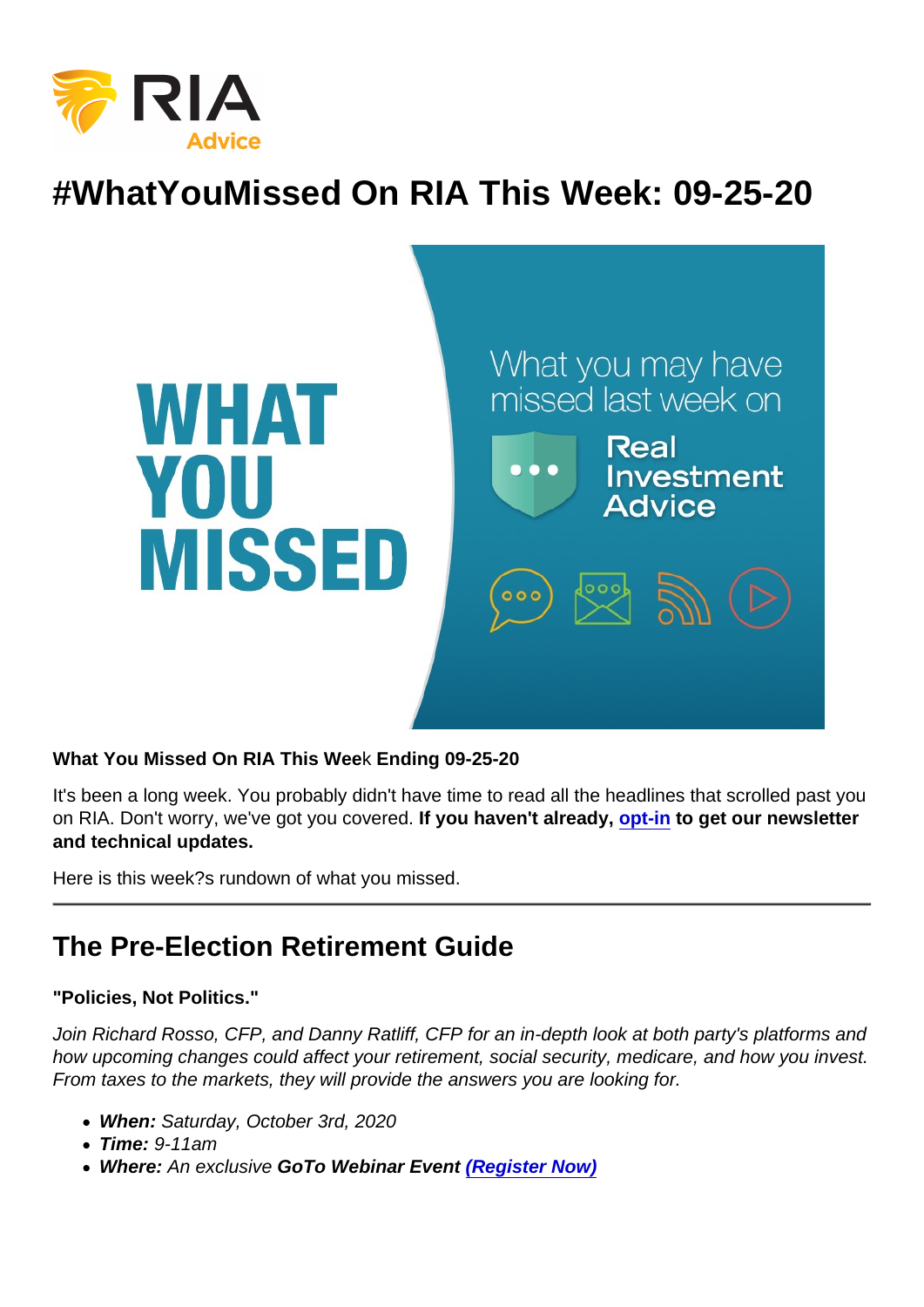## What You Missed This Week I n Blogs

Each week, RIA publishes the research and thoughts behind the portfolio management strategy for our clients. The important focus is the risks that may negatively impact our client's capital. These are the risks we are focusing on now.

https://realinvestmentadvice.com/macroview-newton-physics-the-market-bubble/

https://realinvestmentadvice.com/value-margin-of-safety-the-art-of-doing-nothing/

https://realinvestmentadvice.com/technically-speaking-market-realized-no-help-iscoming/

https://realinvestmentadvice.com/the-future-promise-of-value-versus-the-allure-ofgrowth/

https://realinvestmentadvice.com/executive-employee-catch-22-jeopardizes-therecovery/

## What You Missed In Our Newsletter

Every week, our newsletter delves into the topics, events, and strategies we are using. Our technical review provides the basis of how we are positioning our client portfolios, what we expect to happen, and how we plan to trade it.

https://realinvestmentadvice.com/the-pre-election-correction-continues-is-it-over-09-18- 20/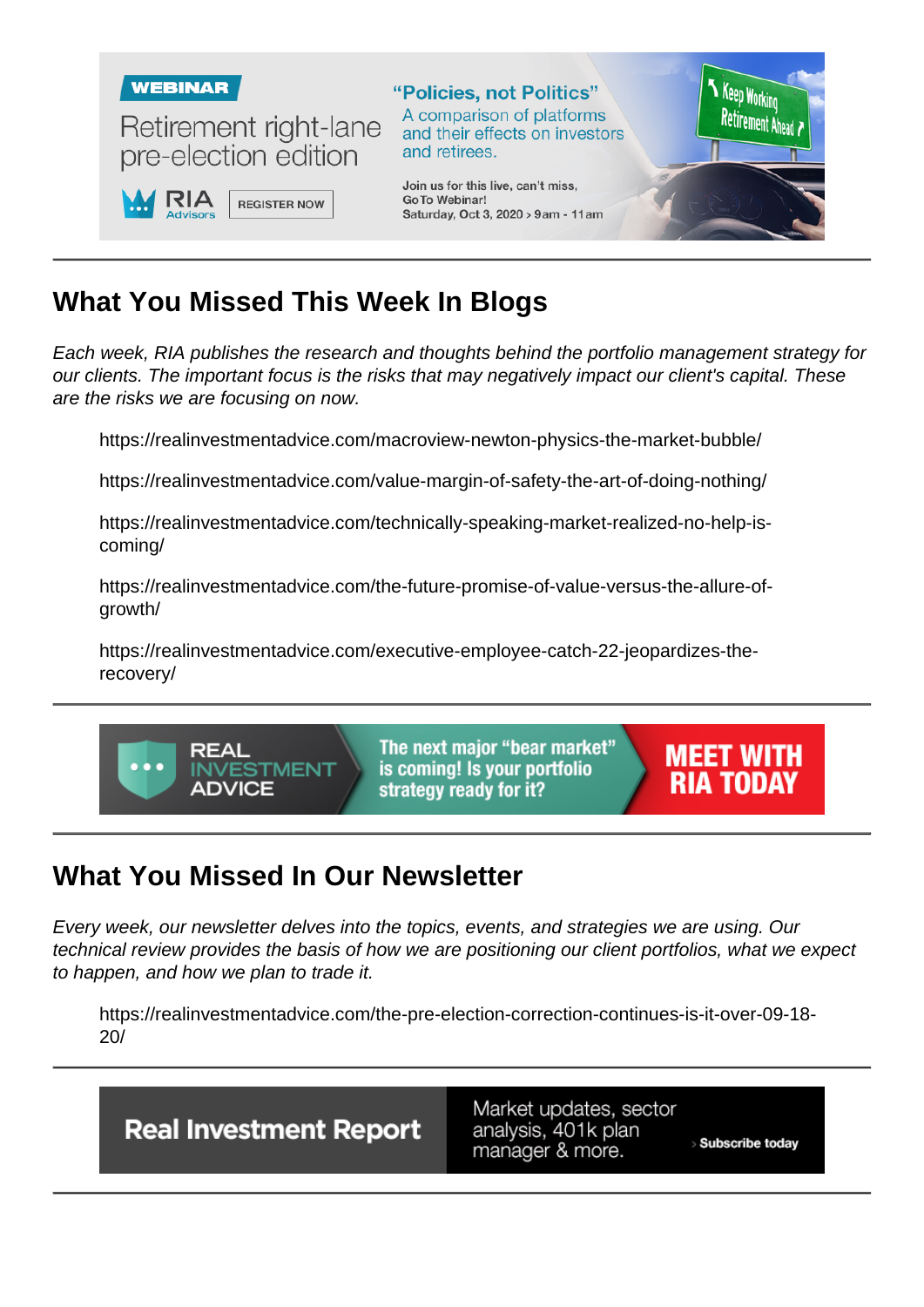## What You Missed: RIA Pro On Investing

RIA Pro is our premium investment analysis, research, and data service. [\(Click here](https://riapro.net/register) to try it now for 30-days free) If you are a DIY investor, this is the site for you. RIA PRO has all the tools, data, and analysis you need to build, monitor, and manage your own money.

https://realinvestmentadvice.com/using-riapro-to-screen-for-value/

## The Best Of "The Real Investment Show"

What? You didn't tune in last week. That's okay. Here are the best moments from the ["Real](https://www.youtube.com/channel/UCXVMMgEidXlrTM1coedg70A/videos) [Investment Show."](https://www.youtube.com/channel/UCXVMMgEidXlrTM1coedg70A/videos) Each week, we cover the topics that mean the most to you from investing to markets to your money.

Best Clips Of The Week Ending 09-25-20

https://youtu.be/NdjUgK-Cs38

#### What You Missed: Video Of The Week

Market's Sell-Off Has Been Orderly

As discussed in the video below, we had written that a 5-10% correction was likely and that it would feel worse than it was. Well, here we are, and it has. The question now is "what happens next?"

https://www.youtube.com/watch?v=ldZurPx8TXY

#### Our Best Tweets For The Week: 09-25-20

If you don't follow us on Twitter, that is where we drop some quick market, investing, and financial thoughts. However, just in case you missed it, here are a few from this past week you may enjoy. You may also enjoy the occasional snarky humor.

Follow us on twitter @lanceroberts and @michaellebowitz.

https://twitter.com/LanceRoberts/status/1308719711522295808?s=20